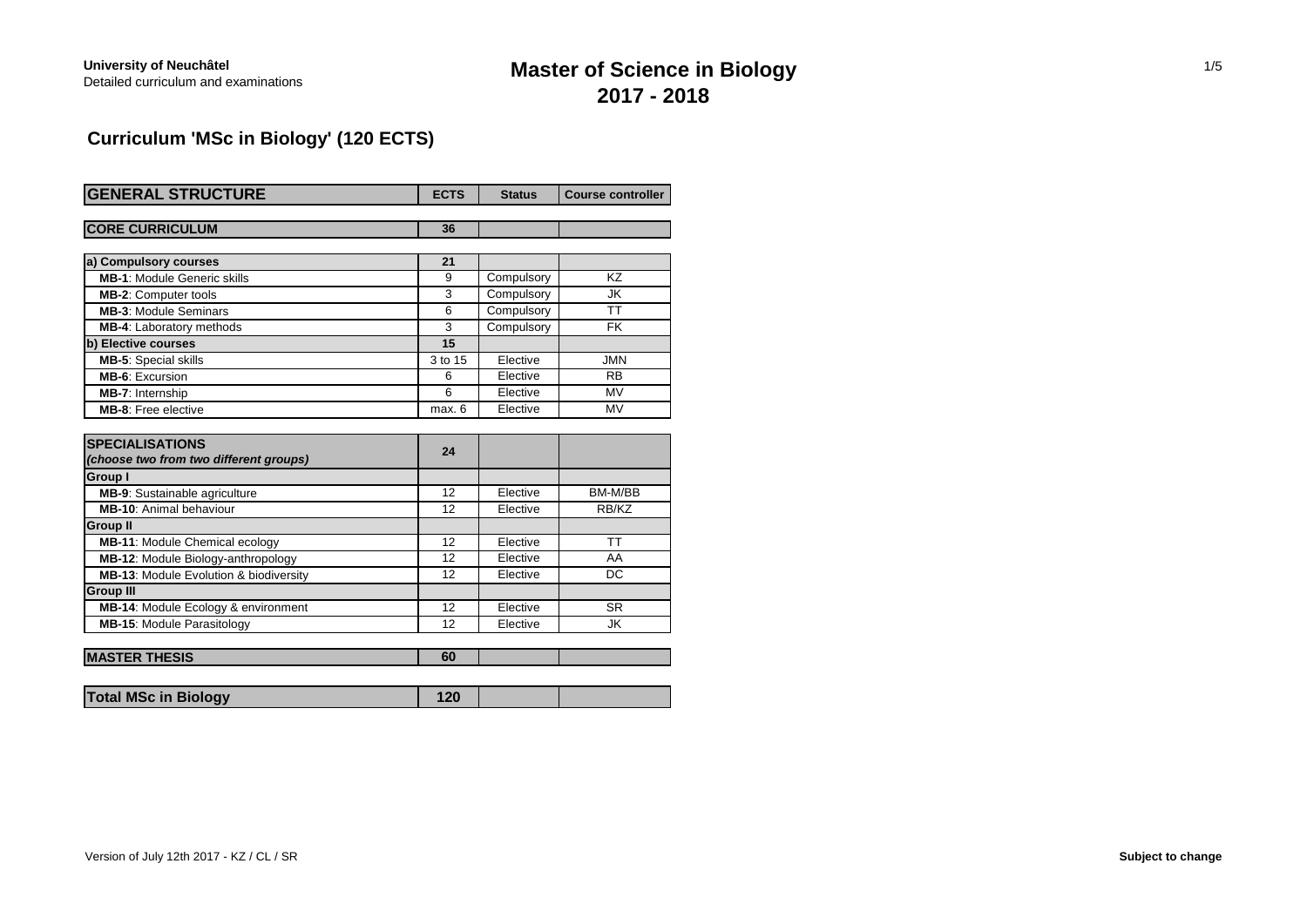## **Master of Science in Biology 2017 - 2018**

### **CORE CURRICULUM (36 ECTS)**

#### **a) Compulsory courses (21 ECTS)**

| <b>Modules/courses</b>                               | <b>Hours</b><br>per week | <b>Semester</b> | <b>ECTS</b> per<br>module/course | <b>Instructor</b>                     | <b>Participant / contributor</b>                               | <b>Evaluation</b> |
|------------------------------------------------------|--------------------------|-----------------|----------------------------------|---------------------------------------|----------------------------------------------------------------|-------------------|
| <b>MB-1 Module Generic skills</b>                    |                          |                 | 9                                |                                       |                                                                |                   |
| <b>Statistics</b>                                    | $3^{1}$                  | A               | 3                                | Prof. M. Voordouw                     |                                                                | CA (graded)       |
| Scientific writing                                   | $3^{1}$                  | A               | 3                                | Prof. K. Zuberbühler                  |                                                                | CA (graded)       |
| Seminars by externals                                | 2                        | A and S         | 3                                | Prof. T. Turlings                     | Dr T. Degen                                                    | CA (pass)         |
| MB-2 Computer tools (choose one*)                    |                          |                 | 3                                |                                       |                                                                |                   |
| <b>Bioinformatics tools</b>                          | $3^{(1)}$                | A               | 3                                | Prof. D. Croll and PD Dr N. Ivanov    |                                                                | CA (graded)       |
| Models and parameter estimation                      | $3^{1}$                  | $\overline{A}$  | 3                                | Prof. J. Koella                       |                                                                | CA (graded)       |
|                                                      |                          |                 |                                  |                                       |                                                                |                   |
| MB-3 Module Seminars (choose two*)                   |                          |                 | 6                                |                                       |                                                                |                   |
| Ecology and biochemistry                             | $3^{1}$                  | Α               | 3                                | Prof. J.-M. Neuhaus                   | Profs F. Kessler, T. Turlings, B.<br>Mauch-Mani                | CA (graded)       |
| Ecology and evolution                                | $3^{1}$                  | Α               | 3                                | Prof. R. Bshary                       | Profs J. Koella, M. Voordoow,<br>K. Zuberbühler, MER B. Benrey | CA (graded)       |
| Ecology and biodiversity                             | $3^{1}$                  | Α               | 3                                | Prof. P. Junier                       | Prof. S. Rasmann, Dr D. Singer<br>(Prof. E. Mitchell)          | CA (graded)       |
| MB-4 Laboratory methods (choose one*)                |                          |                 | 3                                |                                       |                                                                |                   |
| Molecular methods                                    | 7 half days              | Α               | 3                                | Profs F. Kessler and J.-M. Neuhaus    | Dr P. Longoni                                                  | CA (graded)       |
| Natural substances analyses                          | 7 half days              | A               | 3                                | Profs T. Turlings and S. von Reuss    | Prof. G. Roeder                                                | CA (graded)       |
| b) Elective courses (15 ECTS)                        |                          |                 |                                  |                                       |                                                                |                   |
| <b>MB-5 Special skills</b>                           |                          |                 | $3 - 15$                         |                                       |                                                                |                   |
| Ethics & biosecurity                                 | 7 half days              | Α               | 3                                | Profs J.-M. Neuhaus and B. Mauch-Mani |                                                                | CA (graded)       |
| Spatial modelling of natural systems - 1 (in French) | 7 half days              | A               | 4                                | Dr M. Bouzelboudjen                   |                                                                | CA (graded)       |
| Spatial modelling of natural systems - 2 (in French) | $\overline{2}$           | $\mathbb S$     | 3                                | Dr M. Bouzelboudjen                   |                                                                | CA (graded)       |
| Microscopy                                           | 7 half days              | Α               | 3                                | Dr M. Dadras                          |                                                                | CA (graded)       |
| Non-validated courses of MB-2; MB-3 and MB-4         |                          | A               | max. 9                           |                                       |                                                                | CA (graded)       |
| MB-6 Excursion (choose one**)                        |                          |                 | 6                                |                                       |                                                                |                   |
| <b>EXC Alpine ecology</b>                            | 7 days*                  | S               | 6                                | PD R. Bergmüller                      |                                                                | CA (pass)         |
| <b>EXC Tropical ecology</b>                          | 7 days*                  | A               | 6                                | MER B. Benrey                         |                                                                | CA (pass)         |
| <b>EXC Marine biology</b>                            | 7 days*                  | S               | 6                                | Prof. R. Bshary                       |                                                                | CA (pass)         |
| <b>EXC Mediterranean ecology</b>                     | 7 days*                  | S               | 6                                | Dr W. Müller                          |                                                                | CA (pass)         |

EXC Microbiology in agriculture and health **7 days<sup>\*</sup> A** 6 Profs J. Koella and P. Junier **CA (pass)** CA (pass) EXC Primate ecology CA (pass) 7 days\* S 6 Prof. K. Zuberbühler CA (pass) CA (pass)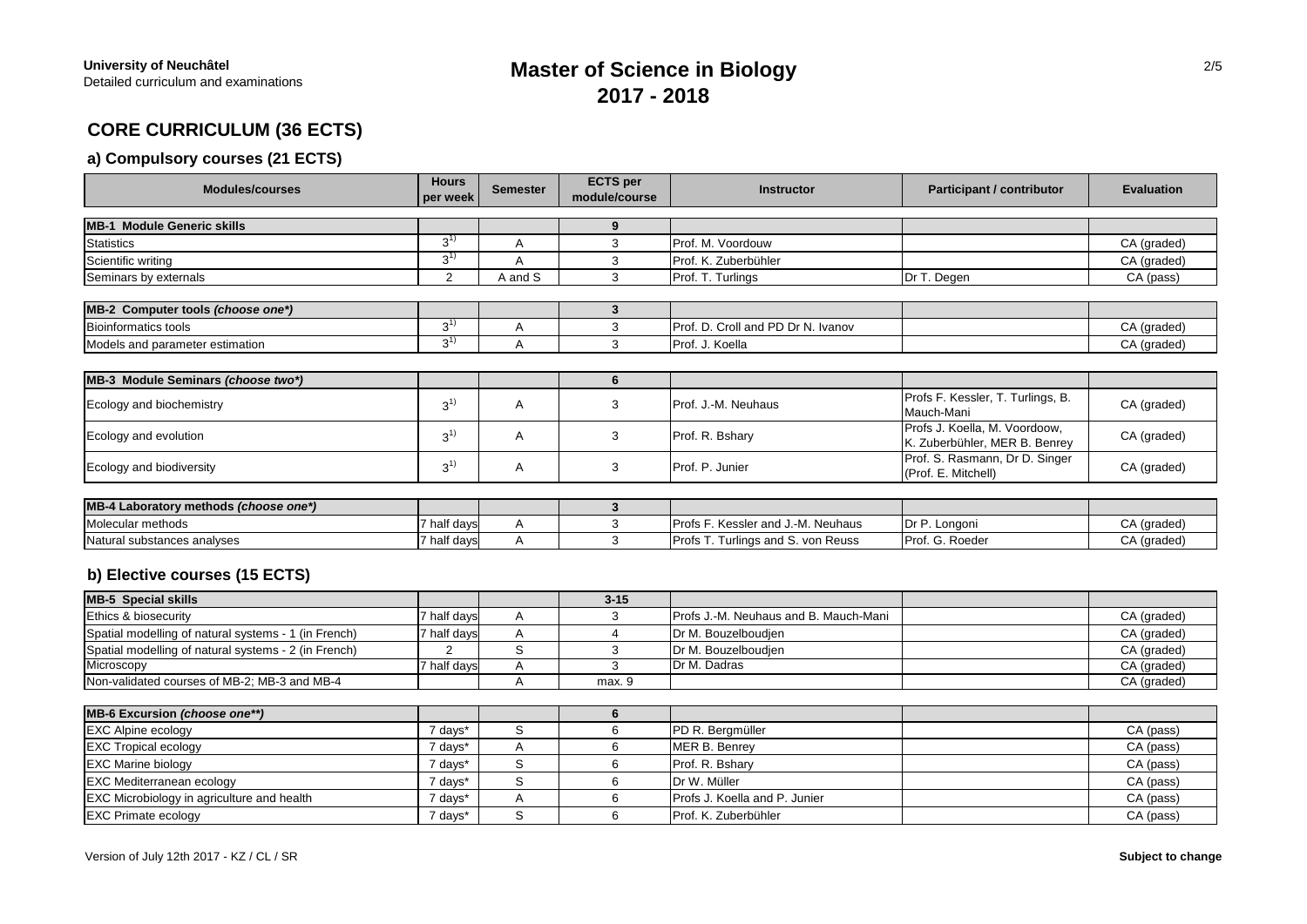**University of Neuchâtel<br>Detailed curriculum and examinations** 

# **Master of Science in Biology 2017 - 2018**

| <b>Modules/courses</b>                                                                                                                 | <b>Hours</b><br>per week | <b>Semester</b> | <b>ECTS</b> per<br>module/course | <b>Instructor</b>                      | <b>Participant / contributor</b> | <b>Evaluation</b> |
|----------------------------------------------------------------------------------------------------------------------------------------|--------------------------|-----------------|----------------------------------|----------------------------------------|----------------------------------|-------------------|
|                                                                                                                                        |                          |                 |                                  |                                        |                                  |                   |
| <b>MB-7 Internship</b>                                                                                                                 |                          |                 | 6                                |                                        |                                  |                   |
| Approved by course controller                                                                                                          | 160 h total              | A or S          | 6                                | Prof. M. Voordouw                      |                                  | CA (graded)       |
|                                                                                                                                        |                          |                 |                                  |                                        |                                  |                   |
| <b>MB-8</b> Free electives                                                                                                             |                          |                 | max. 6                           |                                        |                                  |                   |
| Approved by course controller <sup>2)</sup>                                                                                            |                          | A or S          | 3 or 6                           | Prof. M. Voordouw                      |                                  |                   |
| <b>SPECIALISATION (24 ECTS)</b>                                                                                                        |                          |                 |                                  | (choose two from two different groups) |                                  |                   |
| <b>Modules/courses</b>                                                                                                                 | <b>Hours</b><br>per week | <b>Semester</b> | <b>ECTS</b> per<br>module/course | <b>Instructor</b>                      | <b>Participant / contributor</b> | <b>Evaluation</b> |
| <b>Group I</b>                                                                                                                         |                          |                 | 12                               |                                        |                                  |                   |
| <b>MB-9 Sustainable agriculture</b>                                                                                                    |                          |                 | 12                               |                                        |                                  |                   |
| Integrated pest management (course + workshop)                                                                                         | $3^{\prime\prime}$       | S               | $\overline{4}$                   | Prof. T. Turlings                      |                                  |                   |
| Plant domestication and insect interactions                                                                                            | $3^{1}$                  | S               | $\overline{2}$                   | <b>MER B. Benrey</b>                   |                                  |                   |
| Soil and water management                                                                                                              | $3^{(1)}$                | S               | 3                                | Prof. P. Brunner and Dr V. Ponsin      |                                  | Written, 2 hours  |
| Plant pathology                                                                                                                        | $3^{\prime\prime}$       | S               | 3                                | Prof. B. Mauch-Mani                    |                                  |                   |
|                                                                                                                                        |                          |                 |                                  |                                        |                                  |                   |
| <b>MB-10</b> Animal behaviour                                                                                                          |                          |                 | 12                               |                                        |                                  |                   |
| Integrative approach to animal behaviour                                                                                               | $4^{1}$                  | S               | $\overline{4}$                   | Profs R. Bshary and K. Zuberbühler     |                                  |                   |
| Behavioural ecology                                                                                                                    | $4^{1}$                  | S               | $\overline{4}$                   | Prof. R. Bshary                        |                                  | CA (graded)       |
| Comparative cognition                                                                                                                  | $4^{1}$                  | S               | $\overline{4}$                   | Prof. K. Zuberbühler                   |                                  |                   |
|                                                                                                                                        |                          |                 |                                  |                                        |                                  |                   |
| <b>Group II</b>                                                                                                                        |                          |                 | 12                               |                                        |                                  |                   |
| MB-11 Module Chemical ecology                                                                                                          |                          |                 | 12                               |                                        |                                  |                   |
| Basics of chemical ecology + labs                                                                                                      | 7 half days              | S               | $\overline{2}$                   | Prof. T. Turlings                      |                                  | Written, 2 hours  |
| Biosynthesis and function of secondary compounds                                                                                       | 7 half days              | S               | $\overline{2}$                   | Profs F. Kessler and J.-M. Neuhaus     | Dr P. Longoni                    |                   |
| Recent advances in chemical ecology                                                                                                    | $\overline{7}$ half days | $\overline{s}$  | $\overline{2}$                   | Prof. T. Turlings                      |                                  | CA (graded)       |
| Molecular genetics of secondary metabolism + labs                                                                                      | 7 half days              | $\mathbb S$     | 3                                | Prof. J.-M. Neuhaus                    | Dr P. Longoni                    | CA (graded)       |
| Natural products chemistry + labs                                                                                                      | 7 half days              | $\mathbb S$     | 3                                | Prof. S. von Reuss                     |                                  | CA (graded)       |
|                                                                                                                                        |                          |                 |                                  |                                        |                                  |                   |
| MB-12 Module Biology-anthropology                                                                                                      |                          |                 | 12                               |                                        |                                  |                   |
| Environmental problems interdisciplinary perspective:<br>directed readings <sup>3)</sup>                                               | $\overline{2}$           | S               | $\overline{4}$                   | MER A. Aebi and Prof. E. Hertz         |                                  | CA (graded)       |
| Anthropologie thématique: Environment and agri-food<br>systems                                                                         | 2                        | S               | $\overline{4}$                   | Dr C. D. Bentia and Dr. J. Forney      |                                  | CA (graded)       |
| Anthropologie thématique - Séminaire de socio-<br>anthropologie du développement (in French)                                           | $\overline{2}$           | S               | 4                                | Prof. M. Fresia                        |                                  | CA (graded)       |
| Anthropologie thématique - Sociologie de l'engagement<br>dans les associations de défense de l'environnement (in<br>French) (si donné) | $\overline{2}$           | Α               | 4                                | Dr C. Dubuis                           |                                  | CA (graded)       |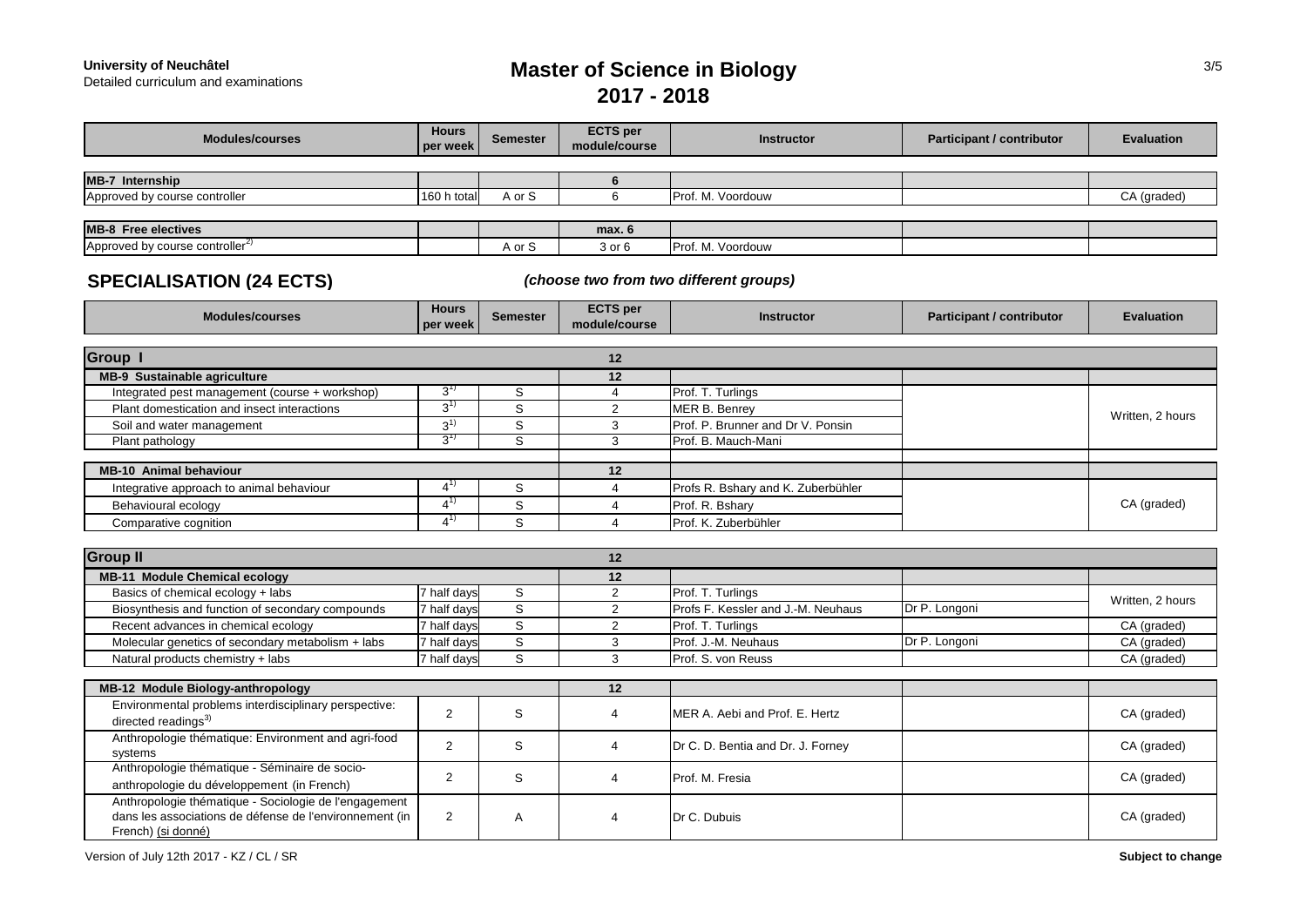**University of Neuchâtel<br>Detailed curriculum and examinations** 

# **Master of Science in Biology 2017 - 2018**

| <b>Modules/courses</b>                           | <b>Hours</b><br>per week | <b>Semester</b> | <b>ECTS</b> per<br>module/course | <b>Instructor</b>                | <b>Participant / contributor</b> | <b>Evaluation</b> |  |  |  |  |
|--------------------------------------------------|--------------------------|-----------------|----------------------------------|----------------------------------|----------------------------------|-------------------|--|--|--|--|
|                                                  |                          |                 |                                  |                                  |                                  |                   |  |  |  |  |
| <b>MB-13 Module Evolution &amp; biodiversity</b> |                          |                 | $12 \,$                          |                                  |                                  |                   |  |  |  |  |
| Landscape genetics                               | $2^{1}$                  | S               | 2                                | Dr C. Parisod                    |                                  | CA (graded)       |  |  |  |  |
| Plant population genetics and conservation       | $2^{1}$                  | S               | 2                                | PD Dr F. Felber                  |                                  | CA (graded)       |  |  |  |  |
| Conservation biology                             | $2^{1}$                  | S               | 2                                | Dr C. Praz                       |                                  | CA (graded)       |  |  |  |  |
| Evolutionary ecology                             | $3^{(1)}$                | S               | 3                                | Prof. D. Croll                   |                                  | CA (graded)       |  |  |  |  |
| Biodiversity                                     | $3^{1}$                  | S               | 3                                | Dr S. Dubey (Prof. E. Mitchell)  | Dr C. Praz                       | CA (graded)       |  |  |  |  |
|                                                  |                          |                 |                                  |                                  |                                  |                   |  |  |  |  |
| <b>Group III</b>                                 |                          |                 | 12                               |                                  |                                  |                   |  |  |  |  |
| <b>MB-14 Module Ecology &amp; Environment</b>    |                          |                 | 12                               |                                  |                                  |                   |  |  |  |  |
| From genes to ecosystems                         | $3^{11}$                 | S               | 3                                | Prof. S. Rasmann                 |                                  | CA (graded)       |  |  |  |  |
| Microbial ecology                                | $3^{1}$                  | S               | 3                                | Prof. P. Junier                  |                                  | CA (graded)       |  |  |  |  |
| Environmental mycology                           | $2^{1}$                  | S               | 2                                | Dr S. Binschedler                |                                  | CA (graded)       |  |  |  |  |
| Biologie du sol (in French)                      | $2^{1}$                  | S               | 2                                | Dr I. Koenig (Prof. E. Mitchell) |                                  | CA (graded)       |  |  |  |  |
| Paléoécologie (In French)                        | $2^{1}$                  | S               | 2                                | Dr I. Koenig (Prof. E. Mitchell) |                                  | CA (graded)       |  |  |  |  |
|                                                  |                          |                 |                                  |                                  |                                  |                   |  |  |  |  |
| <b>MB-15 Module Parasitology</b>                 |                          |                 | 12                               |                                  |                                  |                   |  |  |  |  |
| Parasitoid-host interactions                     | $3^{1}$                  | S               | 3                                | MER B. Benrey                    |                                  | CA (graded)       |  |  |  |  |
| Evolution of parasites                           | $3^{(1)}$                | S               | 3                                | Prof. M. Voordouw                |                                  | CA (graded)       |  |  |  |  |
| Topics in parasitology                           | $3^{1}$                  | S               | 3                                | Prof. J. Koella                  |                                  | CA (graded)       |  |  |  |  |
| Experimental parasitology                        | $\overline{2}$           | S               | 3                                | Profs J. Koella and D. Croll     |                                  | CA (graded)       |  |  |  |  |

### **MASTER THESIS (60 ECTS)**

| <b>Modules/courses</b>            | <b>Hours</b><br>week<br>  pe | <b>Semester</b> | <b>ECTS</b> per<br>module/course | <b>Instructor</b> | Participant / contributor | <b>Evaluation</b> |
|-----------------------------------|------------------------------|-----------------|----------------------------------|-------------------|---------------------------|-------------------|
|                                   |                              |                 |                                  |                   |                           |                   |
| MB-16 Master thesis <sup>4)</sup> |                              | A and S         |                                  |                   |                           | CA (graded)       |

| <b>Contract Contract Contract</b><br><b>Total MSC</b><br>. BIOIOQV<br>. |  | 120 |  |  |
|-------------------------------------------------------------------------|--|-----|--|--|
|                                                                         |  |     |  |  |